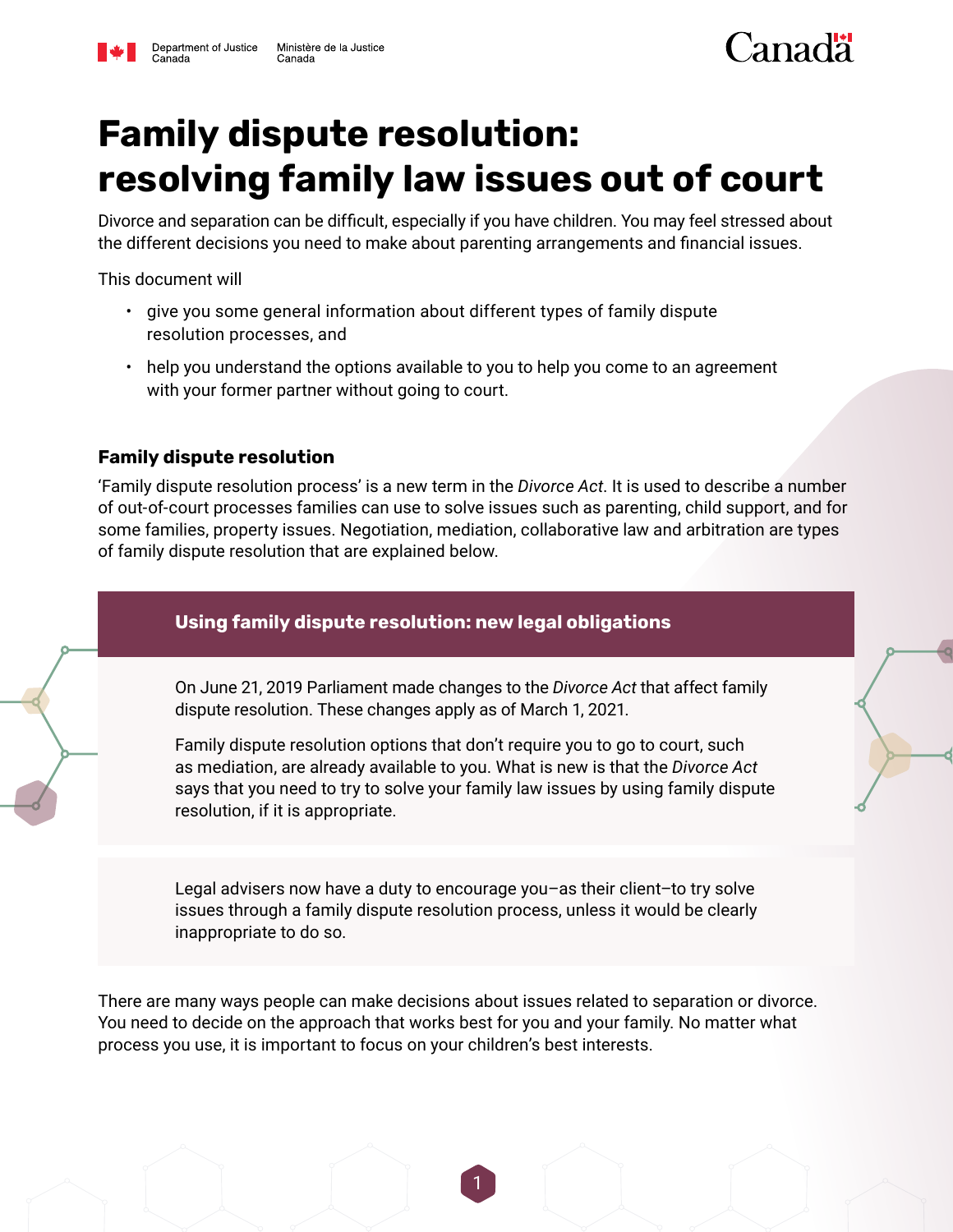#### **Benefits of solving issues by agreement**

There are many advantages of solving issues by agreement instead of having a judge make decisions for you:

- you understand your children's needs
- family dispute resolution can be less expensive and much faster than going to court
- it can be good for your children to see parents cooperating
- some family dispute resolution processes can help improve your ability to communicate with each other

Under the new *Divorce Act*, parents have a duty to protect their children from conflict relating to parenting and support issues. More information on the duties of parties is available here (Fact Sheet–Duties of parties).

#### **Getting legal information and legal advice**

A legal adviser is anyone who is qualified to provide you with legal advice or represent you in case under the *Divorce Act*. This includes lawyers, but also others who are qualified in your province. For example, in Québec notaries can provide family law legal advice.

Family law issues can be complex. A legal adviser can help you at different times and in different ways throughout your separation or divorce. They can explain

- your legal rights and responsibilities and those of others
- your options
- how legal issues may be linked to one another
- how the courts work
- how quickly issues are likely to be solved through court and family dispute resolution processes

2

• the advantages and disadvantages of having an agreement or court order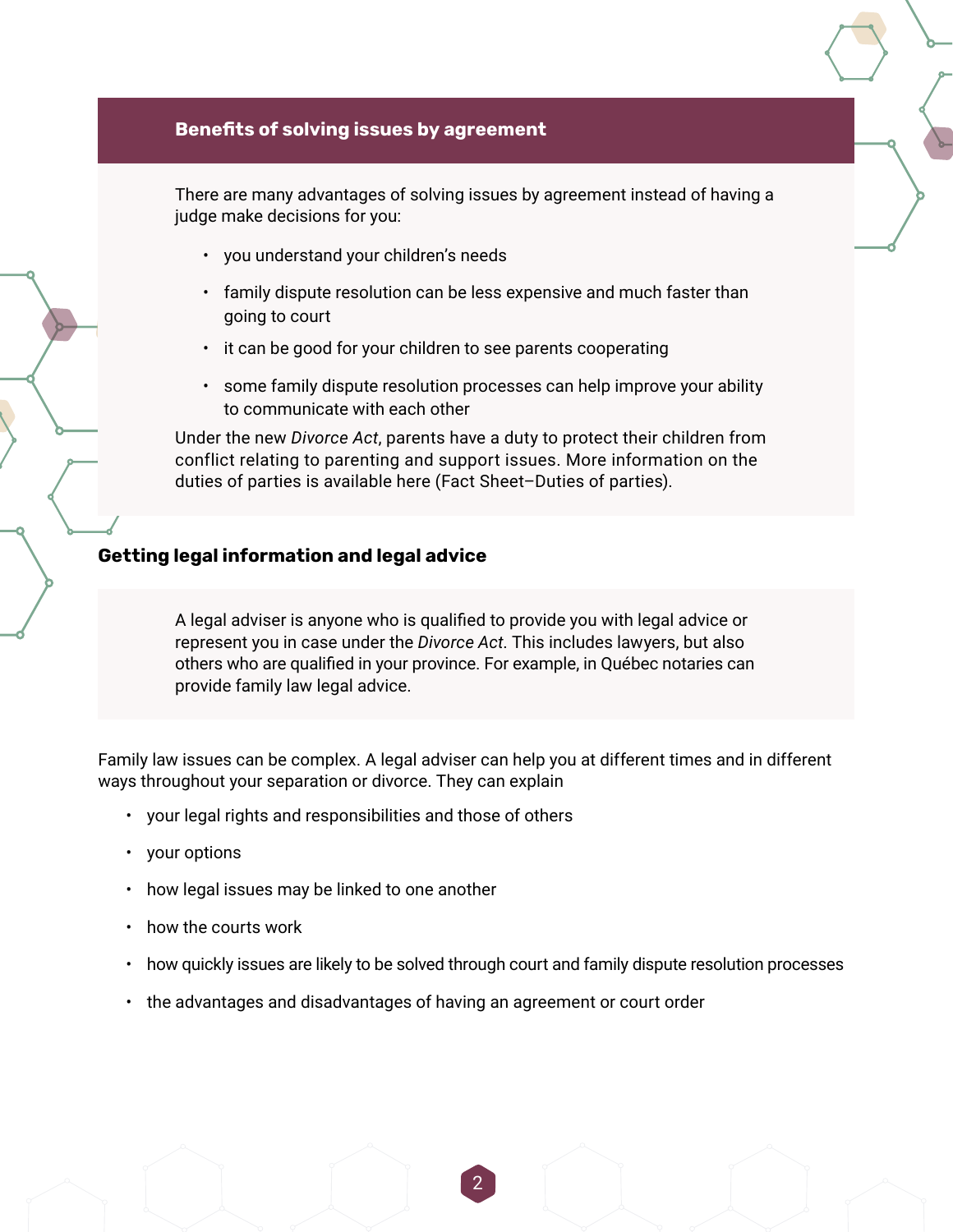It is recommended that you speak to a legal adviser **before** you sign a parenting plan or agreement. You may have forgotten something important that they can explain to you.

If you have children, schools, doctors, and government departments may need you to give them a copy of your written agreement or court order. This document can let them know which parent can pick up the child and who can make important decisions about your children. Legal advisers can help make sure your documents are clear and easy to understand.

Seeking the help of a legal adviser can be particularly important in cases where there has been family violence, substance abuse, or serious mental illness. More information about family violence is available [here](https://www.justice.gc.ca/eng/fl-df/fsdfv-fidvf.html).

#### **When family dispute resolution is not appropriate–safety concerns**

Certain types of dispute resolution may not be appropriate including in cases of high conflict, power imbalance or family violence. For example, if one parent is controlling, the other parent may not be able to speak up for themselves or their children when both parents are in the same room.

Accredited mediators and other family justice professionals will ask you questions about family violence and other factors to help determine which dispute resolution approach is appropriate in the circumstances. If you have concerns about family dispute resolution, it is important to discuss this with them to see if a solution is possible.

#### **Differences between negotiation, mediation, collaborative law and arbitration**

There are many ways a family law dispute can be solved outside of the courtroom. The new *Divorce Act* mentions negotiation, mediation and collaborative law. However, there are other forms of family dispute resolution. Some provinces permit the use of arbitration to solve family law disputes.

Deciding which approach is best for you will depend on your situation.

#### **Negotiation**

Negotiation can be done with or without the help of a legal adviser. It involves discussions between you and your former spouse to try and come up with a compromise or agreement about issues related to separation and divorce.

A **parenting plan** outlines how parents will raise their children after separation or divorce. Parenting plans describe how parents not living together will care for and make important decisions about their children in both homes. You can come up with a parenting plan through any of the forms of family dispute resolution. For more information on parenting plans consult the [Parenting plan checklist](https://www.justice.gc.ca/eng/fl-df/parent/ppc-lvppp/index.html).

## **Collaborative Law**

Collaborative law is a specific type of negotiation. In collaborative law, you and your former partner, your legal advisers and any other professionals (for example, financial advisors, mental health professionals or accountants), agree to work cooperatively to come to an agreement. During the collaborative process, you and your former partner agree not to bring any court applications.

3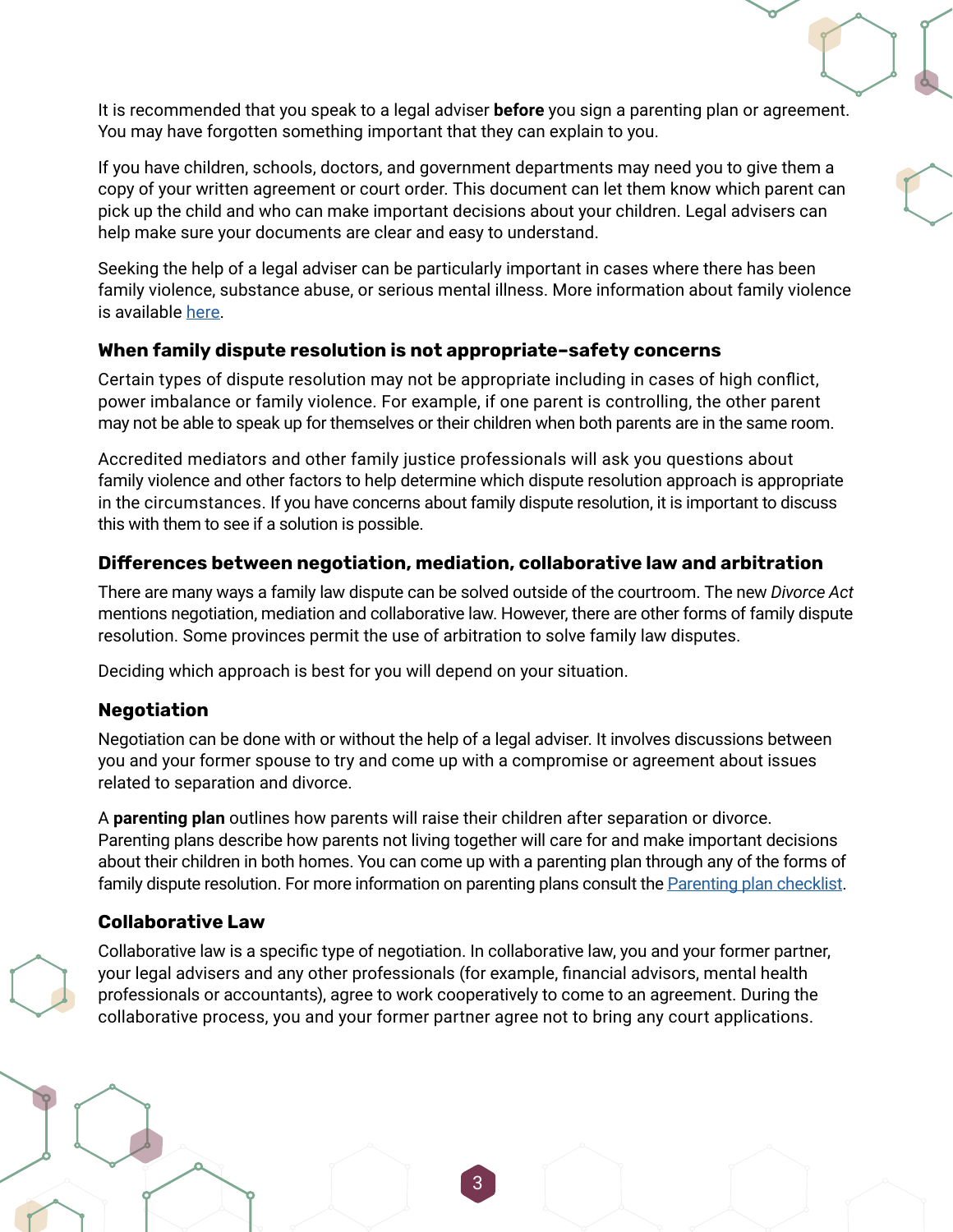#### **Mediation**

A mediator is a neutral third party who can help you and your former partner identify and discuss issues relating to parenting, separation or divorce. Mediators can help you identify issues and work on possible solutions. During mediation, you and your former partner tell each other directly what you want and need for yourself. If you have children, you can also say what you believe is in your children's best interests.

The mediator does not take sides or make decisions for you. They also cannot give legal advice. While the mediator will help you arrive at an agreement, in the end you and your former partner make the decisions including those about the best parenting arrangement for your child.

Because mediation usually involves direct discussions with the other person, it is not appropriate for everyone. For example, if there has been family violence and there are ongoing safety concerns, it may not be possible for you and the other person to mediate safely and effectively.

In some cases, other ways of mediating are better. For example, in **shuttle mediation**, you and your former partner do not need to be in the same room. The mediator speaks to one person, and then to the other person separately. You and your former partner negotiate with the help of the mediator, without being face-to-face.

It may also be possible to mediate from different locations using technology such as a telephone or videoconference. For example, you might do this if you and your former partner live in different cities.

## **Arbitration**

In some provinces, parenting issues, as well as property and support issues, can be solved through **arbitration**. In arbitration, you and the other person agree to allow a neutral person—the arbitrator to decide the legal issues.

Arbitration is a private process and you and your former partner are responsible for paying the arbitrator, as well as your own legal advisers (if you have them). Arbitration tends to be a more informal process than a court trial.

## **Parenting coordination**

Parenting coordination is a child-focused family dispute resolution process. It is for resolving parenting disputes that come up after you have made an agreement or order about parenting time, parental responsibilities or contact between the child and other important people in the child's life. Parenting coordinators may use a combination of mediation and arbitration to solve parenting disagreements. Parenting coordinators can be family law lawyers, mental health professionals, social workers, family therapists, mediators, and arbitrators.

4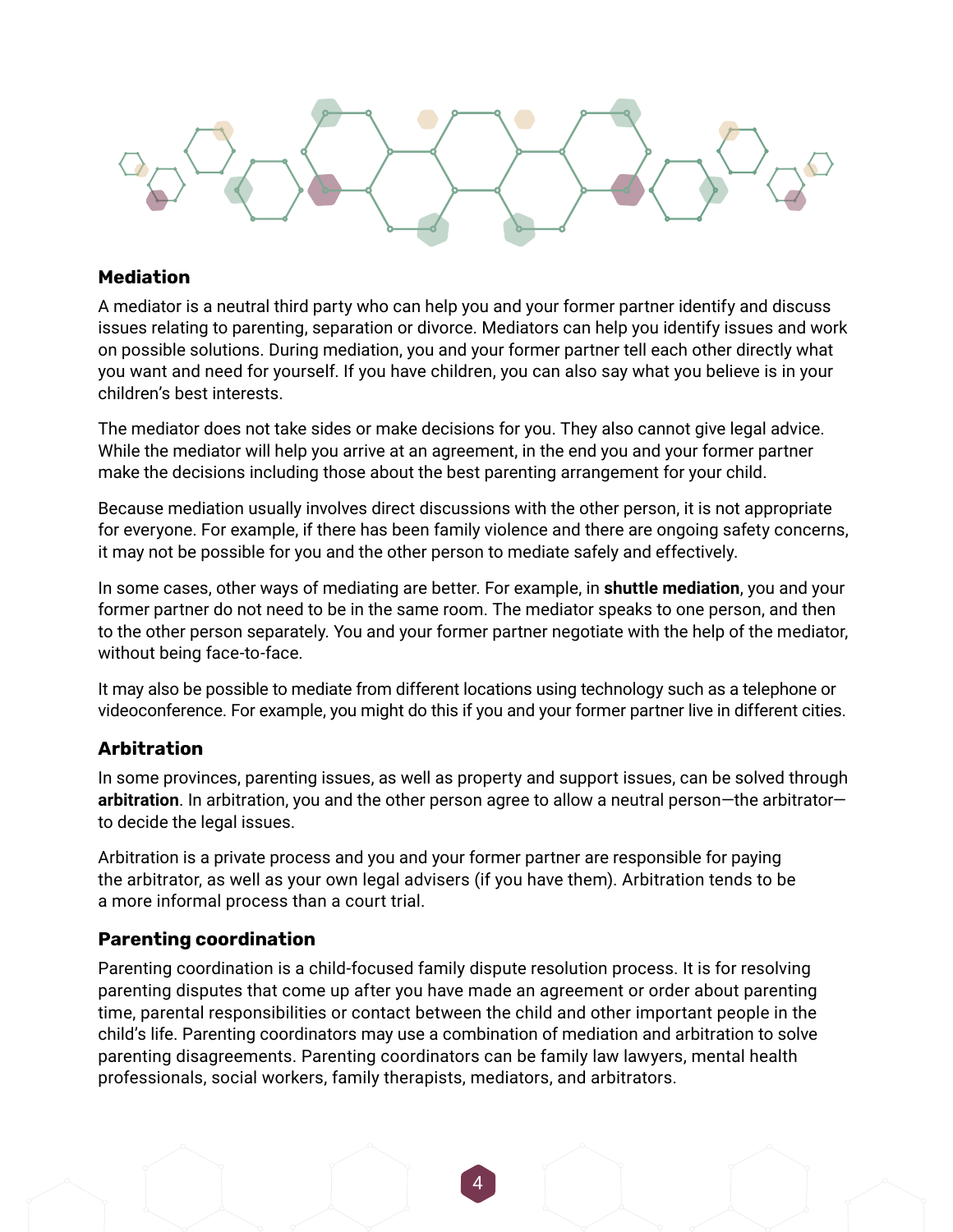

# **How to decide which family dispute resolution approach is best for your family**

When deciding which family dispute resolution option is best for you, there are many things to think about. The publication [Making Plans](https://www.justice.gc.ca/eng/fl-df/parent/mp-fdp/index.html) contains helpful information about parenting after separation and divorce. For example, you may need to think amount of conflict between you and the other parent.

You may also decide that having someone, like a judge or an arbitrator, make those decisions for you is the best option for you and your family.

## **When you do need to go to court**

If you and your former partner cannot come to an agreement or are only able to agree on certain issues, you may need someone else to make the decision for you.

Arbitration is one way that allows you to have someone else make the decision for you.

You can also go to court. Going to court means that you're asking a judge to decide what outcomes are appropriate for you and your family. You should not expect the court to give you a court order right away. It can take a long time.

There are many steps in the court process, which may be different depending on where you live. Even if you end up going to court, the court will encourage you and your former partner to come to an agreement through another method, if possible. In fact, a judge may try to settle the issues out of court themselves as well–for example with a procedure called a settlement conference. At a settlement conference a judge gives you and your former partner options about how some or all of the issues can be settled, without going further in the court process.

As well, the courts in your province may make you and your former partner participate in some other form of dispute resolution before moving forward with a court action.

If you cannot settle your dispute, a judge will hold a hearing or a trial, and then make a court order. You must do what the court order says.

You can also ask the court to include an agreement you have made in a court order. This is called a "consent order" because you and your former partner have agreed to it. The process is much simpler than when the parties do not agree.